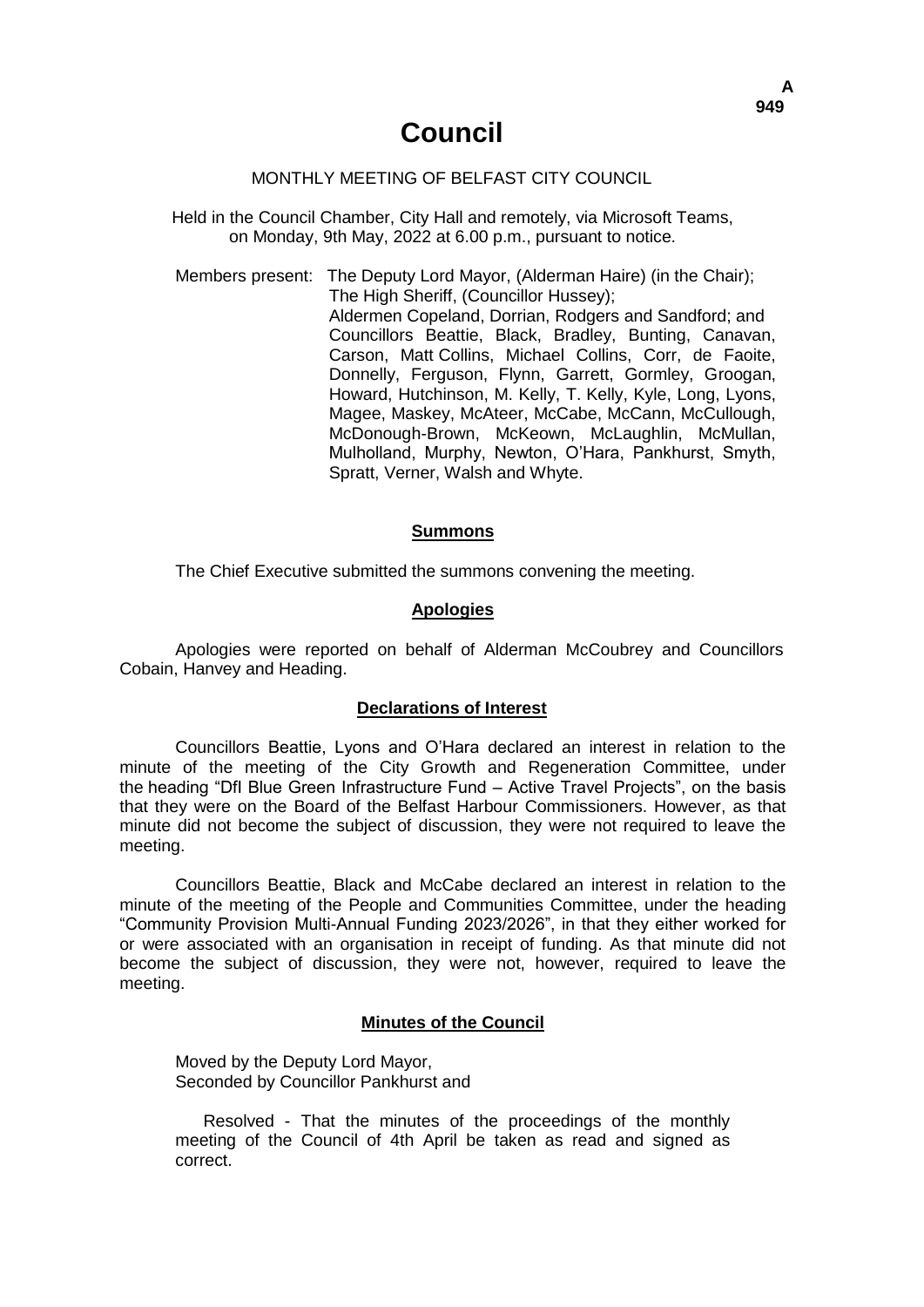## **Official Announcements**

The Deputy Lord Mayor, referred to the recent death of the father of Councillor Long and of the mother of Ms. N. Largey, Divisional Solicitor, and, together with a number of Members, extended his deepest condolences.

The Deputy Lord Mayor, together with a number of Members, congratulated former Alderman Kingston and former Councillors Baker, Brooks, McAllister, McReynolds and Nicholl on their election to the Northern Ireland Assembly and paid tribute to those Members who had been unsuccessful.

Councillor McKeown congratulated Rosario Football Club's senior team on winning promotion to the Premier Division of the Northern Amateur Football League.

At the request of Councillor McCullough, the Council agreed that the Lord Mayor forward a letter to Linfield Football Club and to Crusaders Football Club congratulating them on winning the Irish League and Irish Cup, respectively.

At the request of Councillor Whyte, the Council agreed that the Lord Mayor forward a letter to Dr. Caoimhe Rooney, a Belfast born mathematician currently employed by NASA, congratulating her on being included in Forbes' 30 Under 30 list for Science and Healthcare.

Councillor De Faoite referred to the fact that the Council meeting was taking place on Europe Day and highlighted the need to continue to strengthen relationships with the European Union.

Alderman Sandford congratulated Councillor Verner on becoming a grandmother.

## **Request to Film Proceedings**

The Chief Executive informed the Council that a request had been received from BBC NI to film the installation of former Councillor Nicholl's replacement as Lord Mayor.

The Council approved the request.

# **Nomination and Installation of Lord Mayor**

The Chief Executive informed the Council that, following the election of former Councillor Kate Nicholl to the Northern Ireland Assembly, the position of Lord Mayor had become vacant.

He explained that, in accordance with Schedule 1 paragraph 4(1) of the Local Government Act (Northern Ireland) 2014, where a position of responsibility had become vacant before the end of the term for which it was held, the nominating officer of the Party, on whose behalf the previous incumbent had been nominated, may nominate, to hold the position of responsibility for the remainder of the term, a member of the Council who had stood in the name of that Party, when elected.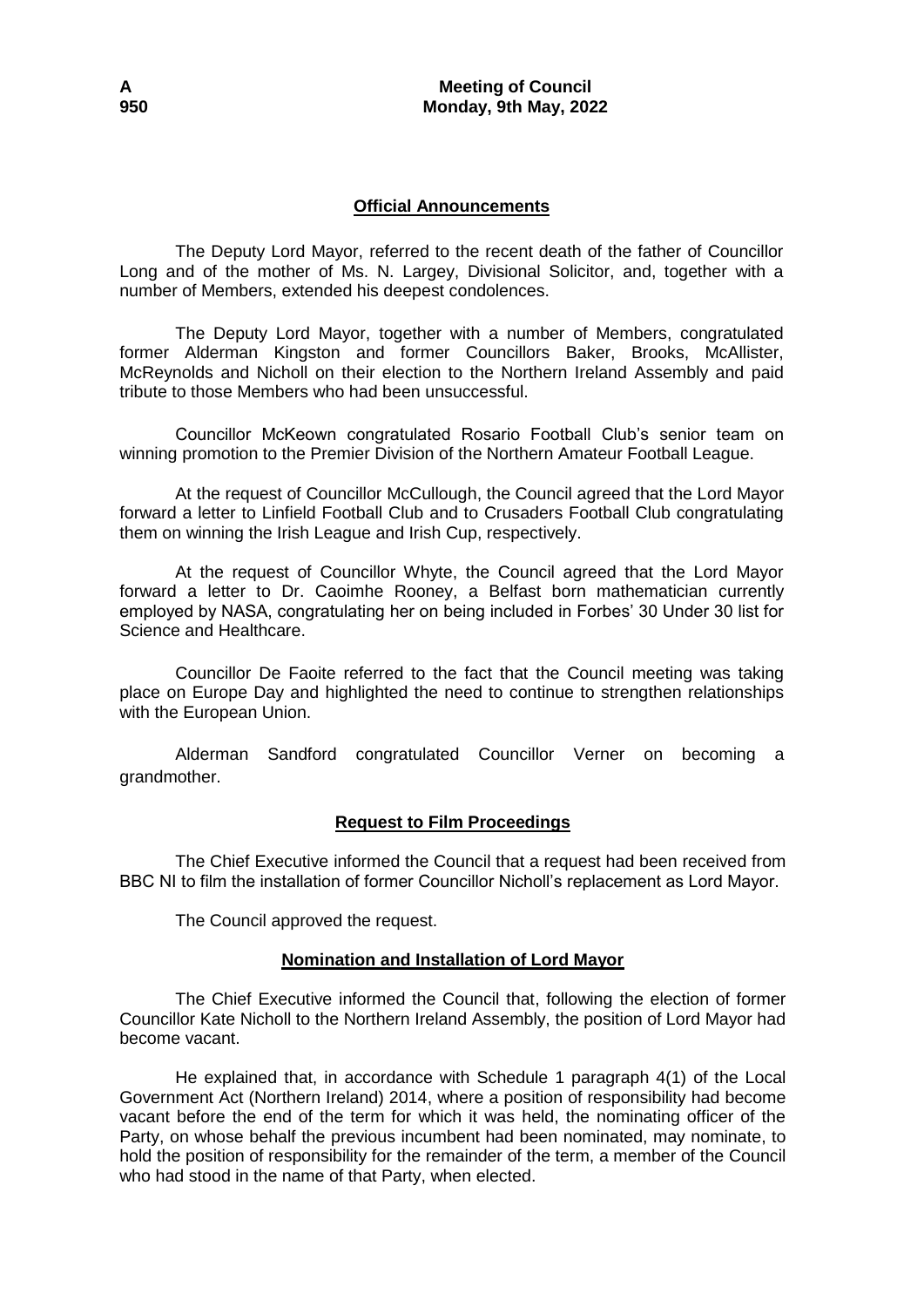Accordingly, he called upon Councillor Long, as the nominating officer of the Alliance Party, to nominate a Member to serve as Lord Mayor for the period to end on the date of the annual meeting of the Council on 1st June.

Councillor Long confirmed that he had been nominated by his Party to serve as Lord Mayor and, accordingly, he was installed in Office and subscribed to the Declaration of Acceptance of Office.

## (The Lord Mayor, Councillor Long, in the Chair.)

Councillor Long thanked his Party for nominating him to serve as Lord Mayor and his family for their continued support. He highlighted the success of former Lord Mayor Kate Nicholl's term in office and confirmed that he would, over the next few weeks, amongst other things, be visiting those groups who were working tirelessly to ensure that refugees from Afghanistan, Ukraine and other countries were welcomed to the City and fully supported.

With the permission of the Council, former Lord Mayor Kate Nicholl reviewed her term in office, thanked all those across the Council who had supported her and wished the incoming Lord Mayor every success.

### **Change of Membership on Committees/Position of Responsibility**

The Council noted the following changes to Committee membership and a position of responsibility:

## **DUP**

- Councillor Spratt to replace former Alderman Kingston on the Strategic Policy and Resources Committee;
- Councillor Verner to replace former Alderman Kingston on the Standards and Business Committee;
- Councillor Bunting to replace former Alderman Kingston on the City Growth and Regeneration Committee;
- Councillor Newton to replace former Councillor Brooks on the Climate and City Resilience Committee;
- Councillor Tracy Kelly to replace former Councillor Brooks on the Planning Committee; and
- Councillor Pankhurst to replace Alderman Dorrian on the Climate and City Resilience Committee.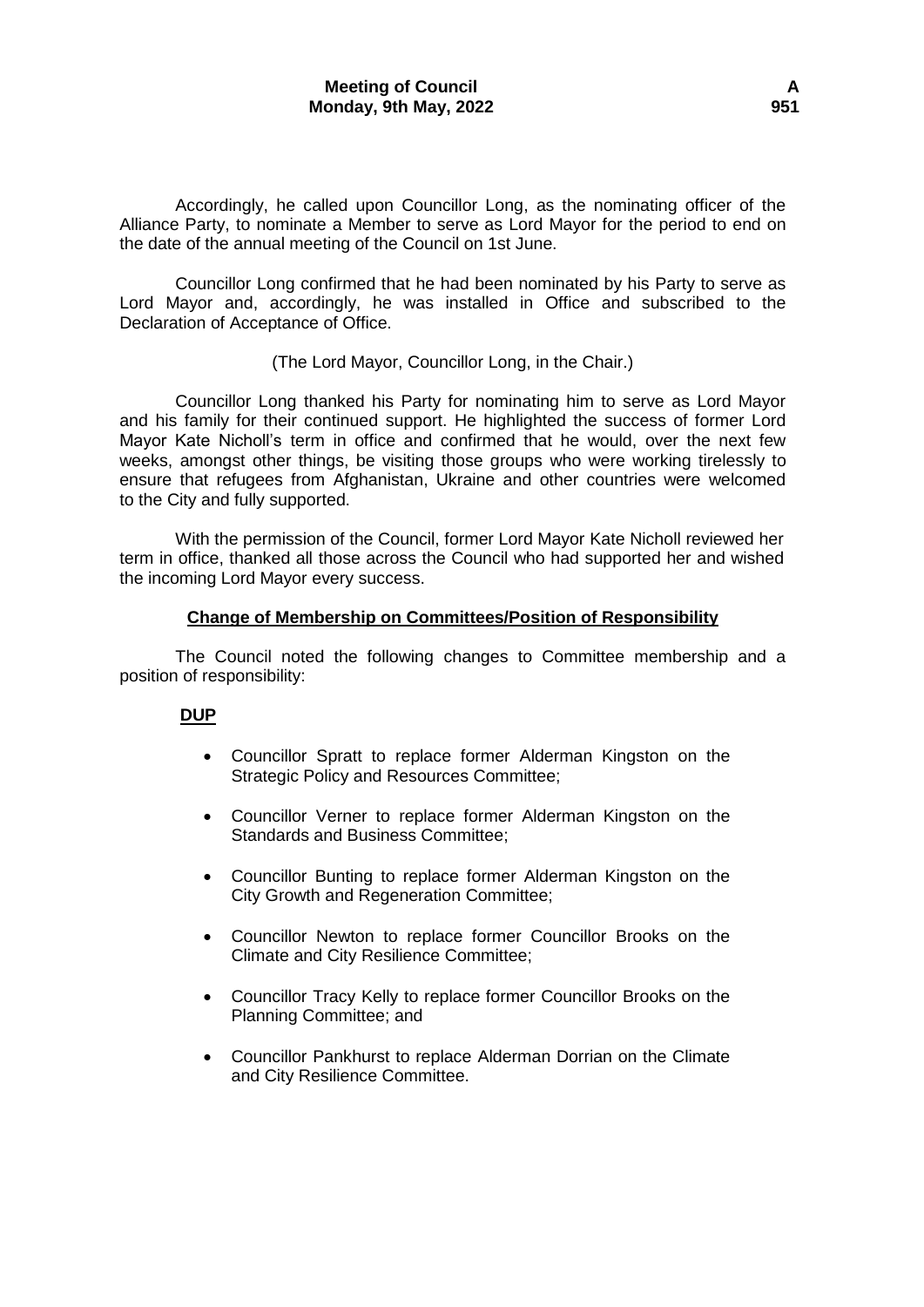# **Sinn Féin**

 Councillor Gormley to replace former Councillor Baker as the Chairperson of the Climate and City Resilience Committee.

# **Minutes of Strategic Policy and Resources Committee**

Moved by Councillor Groogan, Seconded by Councillor Walsh,

That the minutes of the proceedings of the Strategic Policy and Resources Committee of 15th April, 2022, omitting matters in respect of which the Council has delegated its powers to the Committee, be approved and adopted.

## **Official Visit of US Secretary of Labor**

Councillor Howard called upon the Council to reconsider the decision taken by the Strategic Policy and Resources Committee not to attend the "US International Homecoming" lunch event being held on the afternoon of Thursday, 26th May to mark the official visit of the US Secretary of Labor, Martin J. Walsh, to Belfast.

In response, the Chief Executive pointed out that the visit had been postponed until September at the earliest and that a further report would be presented to the Committee for consideration, once a date had been confirmed.

## **Update on Physical Programme**

At the request of Councillor Murphy, the Council agreed that a report be submitted to the next monthly meeting of the Committee providing an indicative date for the commencement of the public consultation on designs for the second phase of the development of Girdwood, under the Leisure Transformation Programme, and for the overall completion of the project.

## **Requests for the Use of Council Parks**

Arising from discussion on the above-mentioned minute, it was

Moved by Councillor McMullan, Seconded by Councillor Lyons and

Resolved – That the Council agrees:

- i. to expedite the delivery of a Council events policy, to be put in place by Quarter 1 of 2023/24;
- ii. on granting multiple year approval for Belsonic, to ensure that any events policy or other future policy adopted by the Council which would affect this or any other future events, be made a condition of approval and that any subsequent changes which do occur be communicated to the promoter; and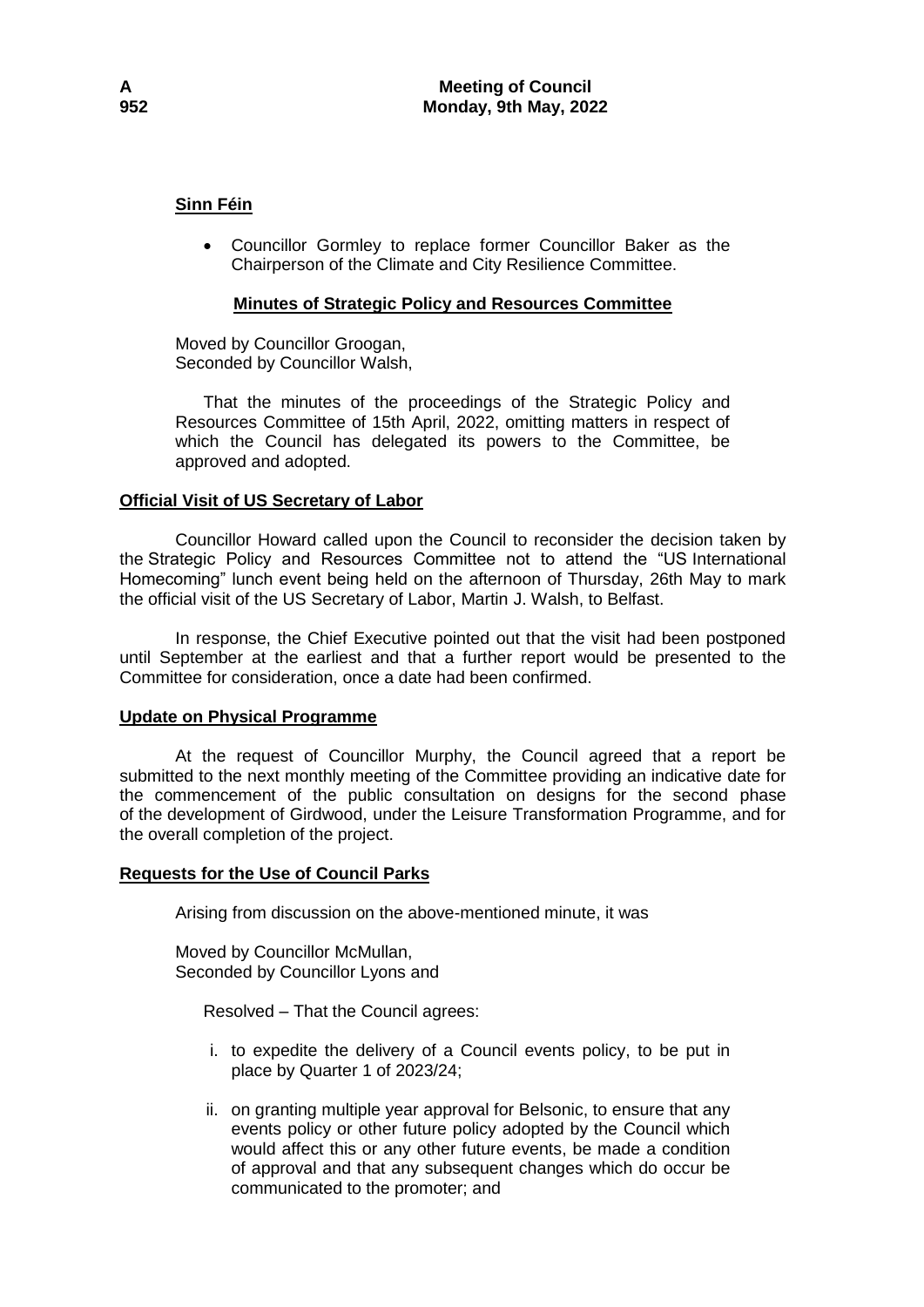iii. that the terms and conditions contained within the legal agreements to be prepared by the Council's Legal Services Section for the events set out within the minute and for all future events contain social clauses in recognition of the potential impact on local communities.

The Chief Executive undertook to bring back a report to the appropriate Committee in relation to the aforementioned issues.

### **Adoption of Minutes**

Subject to the foregoing additions, the minutes of the meeting of the Strategic Policy and Resources Committee of 15th April were thereupon approved and adopted.

### **Minutes of People and Communities Committee**

Moved by Councillor Smyth, Seconded by Councillor Mulholland and

Resolved - That the minutes of the proceedings of the People and Communities Committee of 5th April, be approved and adopted.

### **Minutes of City Growth and Regeneration Committee**

Moved by Councillor Murphy, Seconded by Councillor McLaughlin and

Resolved - That the minutes of the proceedings of the City Growth and Regeneration Committee of 6th April be approved and adopted.

### **Minutes of Licensing Committee**

Moved by Councillor Donnelly, Seconded by Alderman Rodgers and

Resolved - That the minutes of the proceedings of the Licensing Committee of 13th April, omitting matters in respect of which the Council has delegated its powers to the Committee, be approved and adopted.

## **Minutes of Planning Committee**

Moved by Councillor Carson, Seconded by Councillor Murphy and

Resolved - That the minutes of the proceedings of the Planning Committee of 12th and 14th April, omitting matters in respect of which the Council has delegated its powers to the Committee, be approved and adopted.